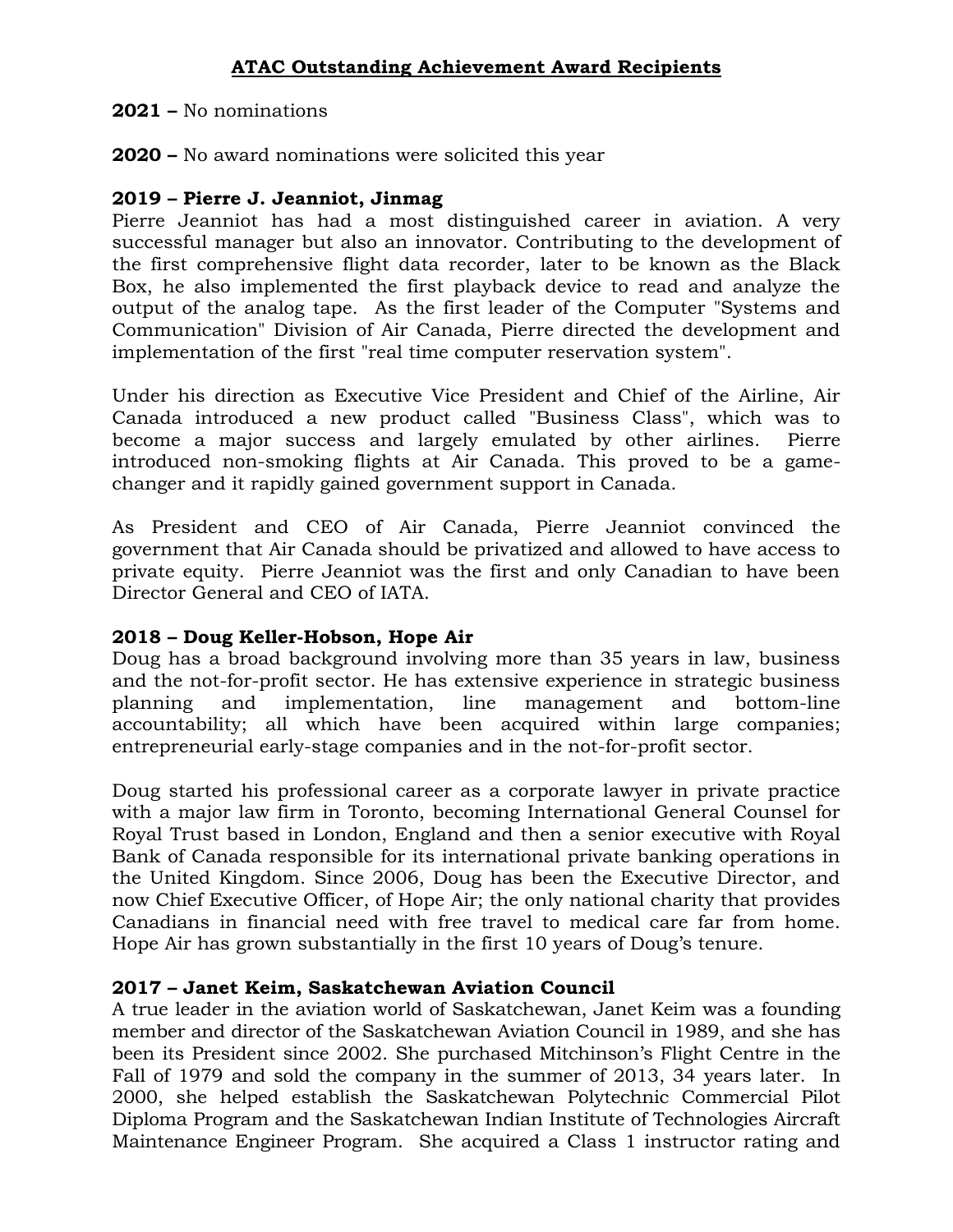pilot examiner authority. She has logged over 15,000 hours and has performed approximately 1500 pilot flight tests. In 2004, Janet was awarded the first Honorary Diploma from the Saskatchewan Polytechnic. For the period of 2005 to 2014, she was appointed aviation subject matter expert on the Saskatoon Airport Authority Board of Directors during a time of rapid airport growth.

## **2015 – 2016** – No nominations

# **2014 – William S. James, Marsh Canada**

Bill James has been a key figure in aviation insurance since 1970 representing the interests of all aviation stakeholders in Canada. With particular recognition of his involvement in the development of the Canadian Government's Third-Party War Risk Liability Indemnity, Bill's efforts have resulted in significant financial benefits of more than \$100 million in savings for the entire industry since 2001.

## **2010 – 2013** – No Nominations

# **2009** - **[Paul Mulrooney,](http://www.atac.ca/web/images/Documents/2009_Honour_Roll_Recipient.pdf) Air Georgian**

In 2009, Paul Mulrooney was inducted posthumously to the Honour Roll. Paul will be best remembered as the man who fostered countless aviation careers for young pilots across Canada, who were given their first aviation job flying with Air Georgian.

## **2008** - **[Mike Doiron, Moncton Flight College](http://www.atac.ca/web/images/Documents/2008_Honour_Roll_Recipient.pdf)**

In 2008, Mike Doiron was inducted to the Honour Roll. His leadership role in the establishment of Safety Management Systems for the flight training sector and willingness to share his expertise and insights with the entire aviation community is second to none. This willingness to do so demonstrates his commitment to making the industry better and is a testament to his selflessness.

## **2006 - 2007** - No Nominations

# **2005** - **[Ted Brown, Seneca College](http://www.atac.ca/web/images/Documents/2005_Honour_Roll_Recipient.pdf)**

Ted Brown was the Chair of Seneca College's Aviation Program at the time of his death on November 18, 2004. In this role, Ted was influential in convincing all the aviation colleges that were members of the loosely formed "Canadian Aviation Colleges Association" into ATAC and then working within the ATAC Committee structure to establish a standard approach to rationalizing all the colleges and universities offering aviation training or partnered with aviation training providers.

Ted was politically very effective, not only moving ATAC forward but also revamping the Seneca College program to meet the needs of the airline community by upgrading the simulation training capability at Seneca College as well as managing the replacement purchase of the aircraft fleet at Seneca College.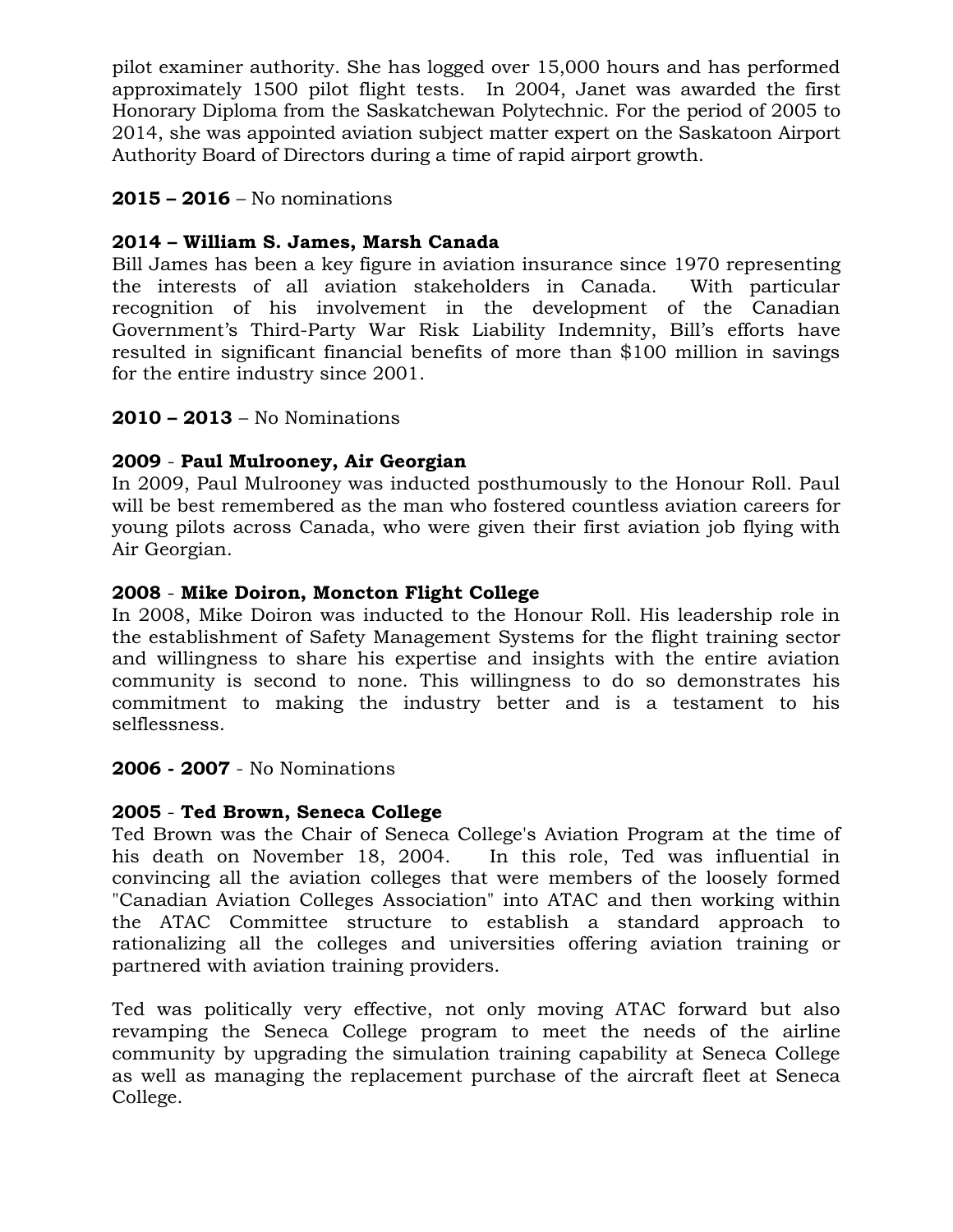# **2004 - Al Kapty, Trans North Helicopters**

# **2004 - John Scholefield, Laurentide Aviation**

## **2004 - Rick Wynott, Brampton Flying Club**

#### **ATAC Innovation Award Recipients**

Recognized companies who demonstrated that they have incorporated best practices for increasing safety and increased product quality, by developing a practice, or strategy that is so innovative it will serve as an example for others to follow and learn from. It was replaced by the Outstanding Achievement Award

**2003** - No Nominations

## **[2002](http://www.atac.ca/web/images/Documents/2002_Innovation_Award.pdf) – Empire Aviation and Sky Wings Aviation Academy Empire Aviation**

Tom Lawson, President, deserves special mention for his efforts to promote higher quality programs with the development of the University of Western Ontario Aviation Degree Program and ISO 9001 Certification. Tom's cooperative approach has led to a better relationship with the Ontario Government's Department of Education Student Assistance Branch for aviation trainer providers. Tom also provided fellow ATAC members with copies of Empire Aviation's Integrated Training Program, of which Empire Aviation was the first in Canada to achieve this recognition.

#### **Sky Wings Aviation**

Dennis Cooper, President, established a program that has introduced Grade 6 students to aviation. This program had three elements: airport orientation visits, the "flights for "A"s", program which recognized scholastic achievement by providing familiarization flights to over 300 school children and the high school credits programs for aviation studies. This program is continuing to expand and is now being developed in other provincial education systems.

## **[2001](http://www.atac.ca/web/images/Documents/2001_Innovation_Award.pdf) – CQFA, Harv's Air and SIAST**

## **Centre québécois de formation aéronautique - CEGEP de Chicoutimi**

CQFA has provided quality integrated training to selected students for 30 years. The CQFA is a leader in the development of screening tools and streamed training programs. The CQFA has developed a full range of aviation training products through partnerships with the aviation industry including crew resource management and the approved check pilot course.

#### **Harv's Air Service**

Harv's Air is a leader in the use of online technology for advertising, networking and education. Using the Aviation Canada Discussion forum, internet traffic is drawn to the school website and the online ground school. Students from around the world are now travelling to Steinbach, Manitoba for aviation training.

**Saskatchewan Aviation Council / Saskatchewan Institute of Applied Science and Technology Commercial Pilot Diploma** A unique partnership